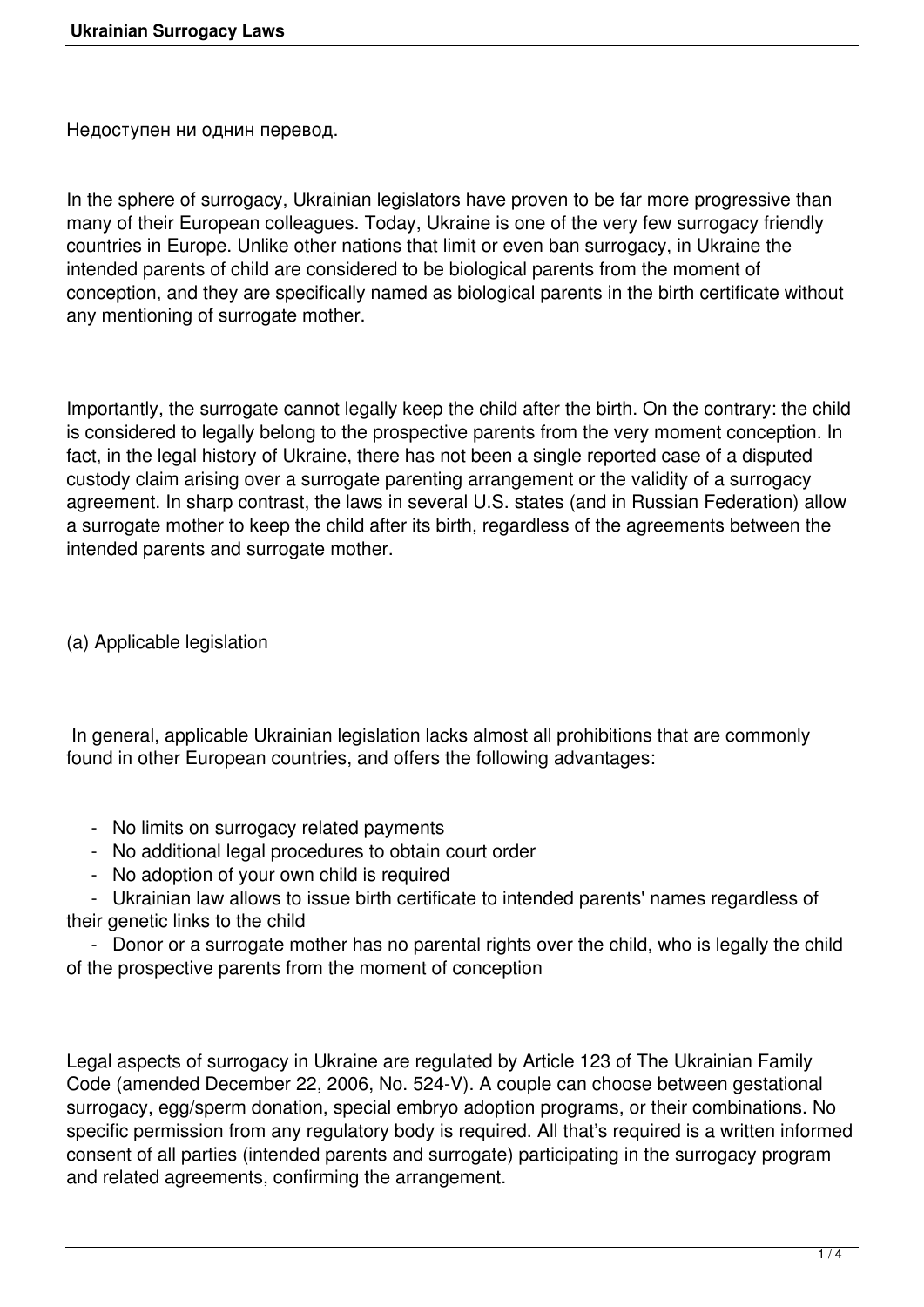Surrogacy is also regulated by Order 24 and Order 771 of the Health Ministry of Ukraine, which deals with medical procedure of artificial insemination and embryo implantation. Importantly, this Order requires that artificial insemination must be carried out only in specially accredited medical institutions in accordance with the methods approved by the Ministry of Health Care of Ukraine. It also provides a checklist of information that must be provided to the couple seeking medical assistance, namely: the details of the medical procedure, the results of medical examination of the future surrogate mother and medical and legal aspects of the consequences, etc. A written informed consent of intended and surrogate parents participating in the program is mandatory.

(b) Agreements

Various agreements have to be signed between the parties, including contracts with (a) the medical institution responsible for insemination and further medical surveillance, (b) the surrogate mother and (c) surrogacy agency (if any).

Gestational surrogacy agreement is an indispensable tool. It is also one of the most difficult agreements to negotiate and draft. Unfortunately, Ukrainian legislation does not provide any useful guidance, leaving the parties to their own devices in addressing the key issues. As a result, surrogacy agreements are usually "self-contained," highly complicated documents, reflecting many contingencies. These agreements are enforceable legal documents that will regulate the relations between surrogate mother and the intended (genetic) couple.

The surrogacy agreement must be in writing and signed before a notary prior to the embryo transfer. At a bare minimum, the following issues should be addressed: surrogate mother's health status; conditions which surrogate mother should observe; medical institution where the procedure will be performed; surrogate mother's remuneration, additional expenses, timing of payment(s); expenses connected with impregnation, pregnancy, act of delivery and registration of child; procedure of child transfer and registration; any force majeure provisions, including the delivery of handicapped child, delivery of more than one child, delivery of dead child, delivery complications resulting in surrogate mother's future infertility; confidentiality provisions and non-disclosure of information to the child or any third party, etc.

An agreement with the medical institution deals primarily with the medical institution's services,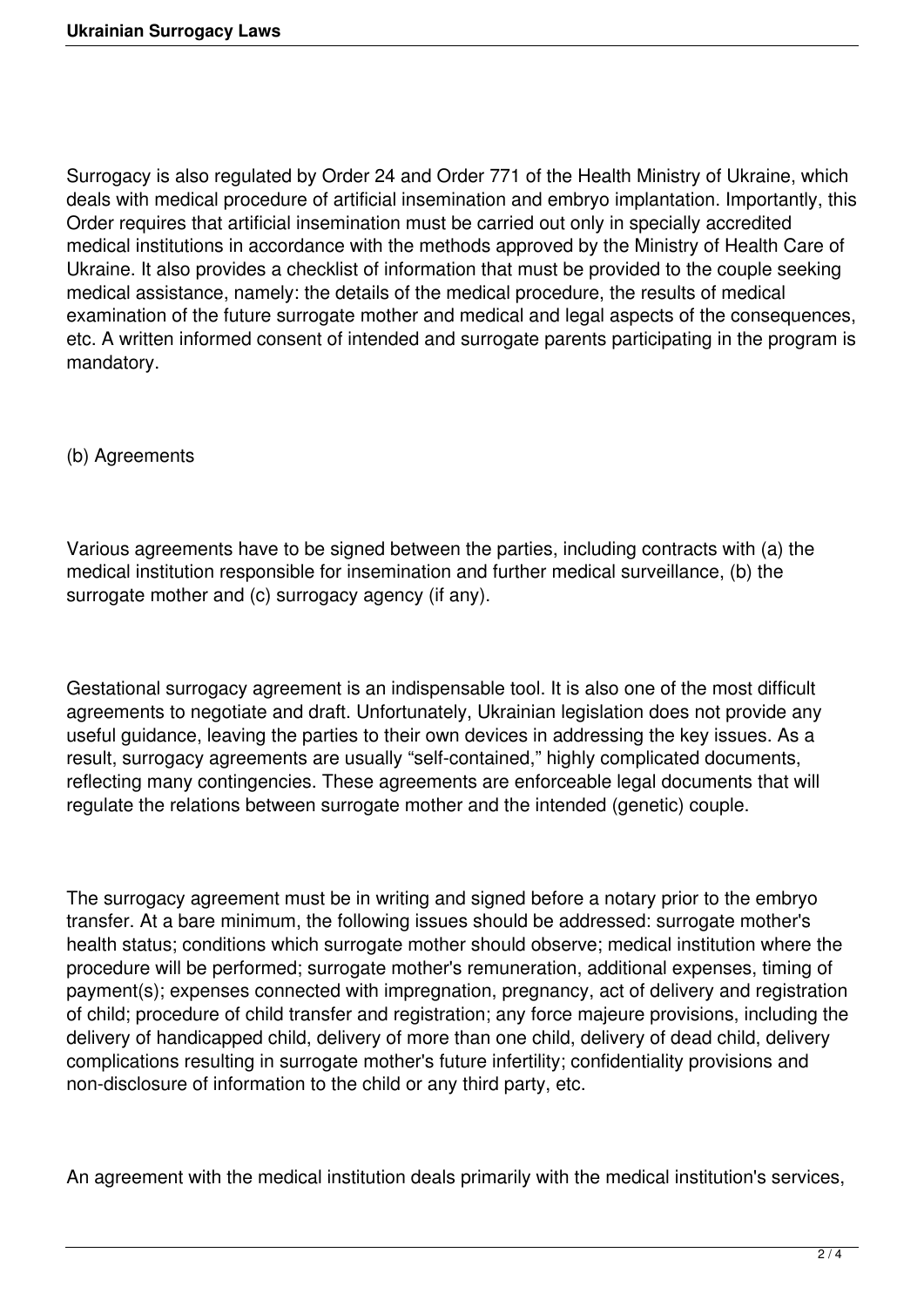including responsibility for choice of surrogate mother (if applicable) and her full medical examination, obligation to carry out all procedures in accordance with the methods approved by the Health Ministry of Ukraine and intended (genetic) parents' requirements, the terms and conditions of medical observation during the pregnancy, payment structure, confidentiality and non-disclosure of information to the child or any third party, among others. Some medical institutions request that intended parents "shall not to submit any legal claims against the institution for any reason," which clearly contradicts Article 3 of the Civil Procedural Code of Ukraine, namely, the individual's right to defend his or her interests in court.

Since the Ukrainian Family Code presumes that genetic parents of the child born by a surrogacy will be a married couple, a Ukrainian notary will need to see a marriage certificate of the genetic parents, notarized and apostilled (in the USA at your home state department), translated and translation must be notarized.

(c) Birth Certificate

Pursuant to the Ukrainian Rules for Statistic Registration, dated 10/18/2000, foreigner citizens may apply for a birth registration to the Ukrainian Vital Statistics Office. They have to submit a medical certificate that proves their genetic relationship to a child and the surrogate's written consent to record their names on the birth certificate of the child she delivered. The names of the intended (genetic) parents are written in the birth certificate upon the child's birth. There is no need to get any special permits from any committee, court or other institution. No adoption procedure is required.

However, it is often more convenient to approach the Consular Office of the parents' home country and obtain the child's passport. It is usually possible when the surrogacy is legal in the own country and the parents can prove they are genetically related to the child.

In conclusion, today's options for family formation extend beyond adoption. Advances in medical science offer intended parents a number of new pathways to parenthood. Some of these paths, such as sperm donation and traditional surrogacy, have long been in existence. Other procedures, such as egg donation, embryo transfer, and gestational surrogacy, are more recent developments in the field.